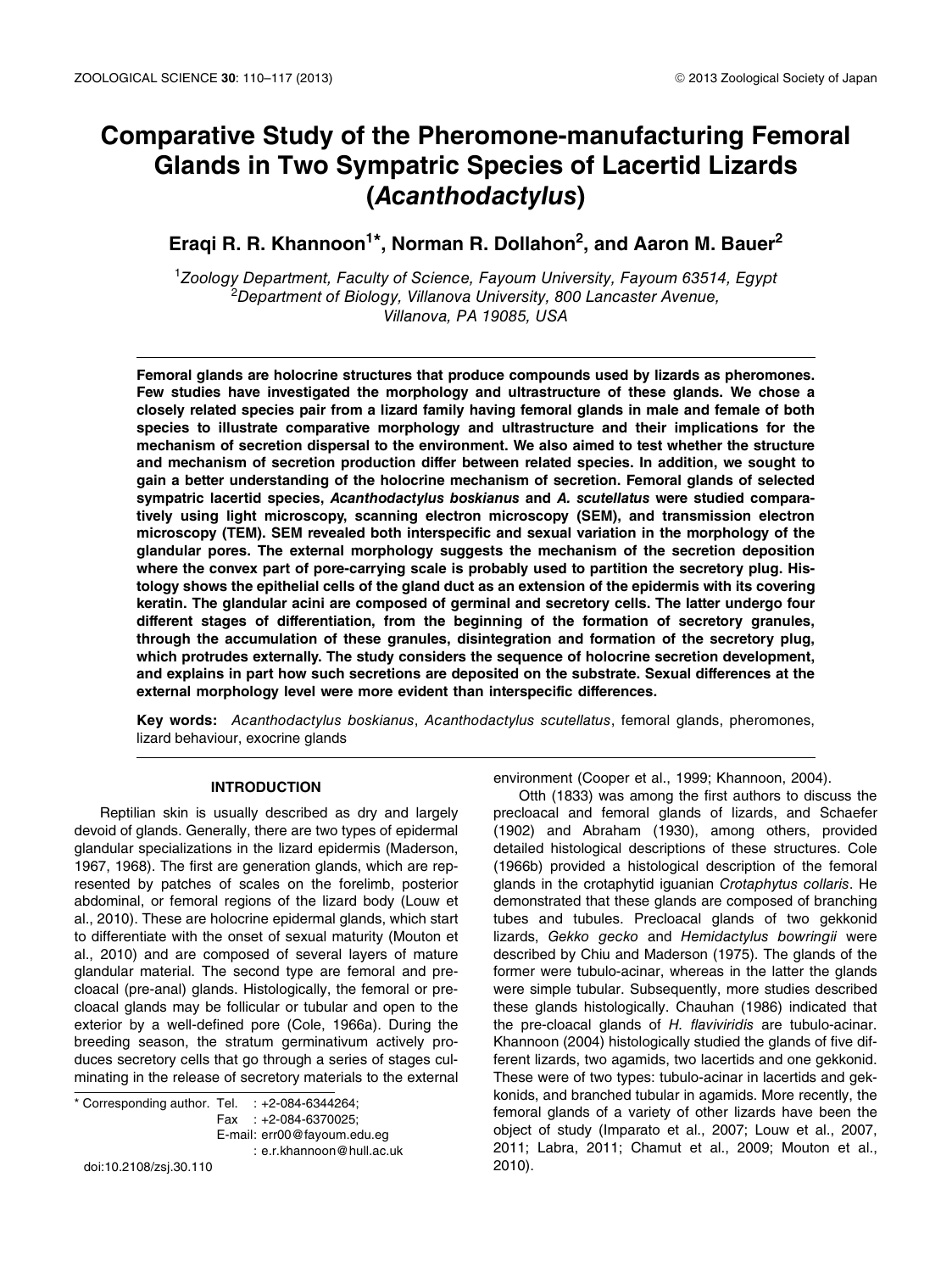Integumental gland secretions in lizards play a role as semiochemicals (Maderson, 1985, 1986; Jared et al., 1999; Aguillar et al., 2009; Khannoon, 2009; Khannoon et al., 2010, 2011b). Working on iguanids, Alberts (1989, 1991, 1992, 1993; Alberts and Werner, 1993; Alberts et al., 1993) indicated that both field and laboratory studies suggest that femoral gland secretions function in conspecific recognition and range marking. The secretions consist of both lipids and proteins (Mason and Gutzke, 1990; Alberts, 1990) and the major compounds involved in chemical communication are thought to be lipids (Lemaster and Mason, 2001), although Alberts et al. (1993) recorded important differences in femoral gland proteins between populations, kin groups, sexes, and individuals.

*Acanthodactylus boskianus* and *A. scutellatus* are medium to large sized sympatric lacertid lizards, inhabiting deserts and semi-deserts in North Africa and the Middle East. As in other lacertids, these species have single row of epidermal glands on both femurs in both males and females. These glands secrete semisolid secretory plugs. The secretory activity of these glands varies seasonally, decreasing before and during brumation and increasing during the reproductive season (personal observation for the secretory plug development). The femoral gland secretions of *A. boskianus*, contain semi-volatile chemicals that elicit sexspecific responses in conspecifics (Khannoon et al., 2010, 2011b). These glandular secretions, which are passively deposited on the ground during movement, or actively when the hind legs are dragged, have a characteristic compound bouquet typical for *A. boskianus* (Khannoon et al., 2011a). *Acanthodactylus scutellatus* is a closely related species and live in sympatry with *A. boskianus*. The chemical composition of femoral gland secretions in *A. scutellatus* is unknown but, in light of the behavioral context and chemical identification of glandular secretions in *A. boskianus*, we undertook a morphological and ultrastructural evaluation of the glands in both species in order to characterise the morphological and anatomical properties of *Acanthodactylus* femoral glands across species and sexes.

## **MATERIALS AND METHODS**

#### **Samples**

Adult lizards used in the present study were collected from Balteem, Egypt (31°33′ N, 31°05′ E) and were identified according to recent reviews of Egyptian reptiles (Saleh, 1997; Baha El Din, 2006). Five animals of each sex of both *Acanthodactylus boskianus* and *A. scutellatus* were used for the histological and ultrastructural study. A Zeiss stereo microscope was used for checking and counting the femoral pores of 68 males and 67 females of *A. boskianus* and 19 males and 5 females of *A. scutellatus.*

#### **Histology**

Skin and underlying tissue were removed from the femoral region of *Acanthodactylus* spp. Small pieces were directly fixed in Bouin's fluid or neutral buffered formalin solution, then washed and dehydrated in ascending grades of alcohol, cleared in xylene and embedded in two or three changes of paraffin wax (m.p. 56–58°C). Paraffin sections were cut serially at 5–7 µm thickness. Slides were stained with hematoxylin and eosin using standard methods (Humason, 1979) to investigate the epidermal glands.

#### **Ultrastructure**

Pieces of the gland were processed for electron microscopy, fixed in 4% glutaraldehyde in 0.1 M cacodylate buffer (PH 7.2), after fixation, specimens were washed in 0.1 M cacodylate buffer (pH 7.2) and post-fixed in 1.0% osmium tetroxide for 2 h. Specimens were then dehydrated in a graded ethanol series, transferred to propylene oxide and embedded in Embed 812 epoxy resin. Semi-thin sections (1 micrometer) were cut with glass knives on an RMC 6000 ultramicrotome and were stained with 1% toluidine blue. Ultra-thin sections (approximately 80 nm) were stained with uranyl acetate and lead citrate. Examination was performed in a Hitachi H-7600 transmission electron microscope operating at 80 kV and photographed with an AMT XR 40 bottom mount digital camera.

#### **Scanning electron microscopy**

Pieces of skin from the femoral region containing the femoral pores were removed and fixed in 10% buffered neutral formalin, rinsed in cacodylate buffer, and post-fixed with osmium prior to dehydration in an alcohol series. Specimens were critical point-dried in a Polaron E3100 critical point drier using liquid carbon dioxide. Samples were mounted on stubs and coated with gold/palladium in a Polaron SC 7640 sputter coater and examined on a Hitachi S570 Scanning Electron Microscope operating at 5.0 kV, and imaged using EDAX Genesis software and hardware.

#### **RESULTS**

#### **External morphology**

In both *A. boskianus* and *A. scutellatus* males and females have femoral glands. The external pores of the glands are located on the ventral side of each thigh. In *A. boskianus* the male exhibit 16–29 pores and the female exhibit 18–29 pores on each thigh. However, males with a low number of pores were rare. In *A. scutellatus*, the male has 22–29 pores and the female has 22–26 pores on each thigh. In *A. boskianus*, males had a significantly higher number of total femoral pores (48.57  $\pm$  0.68) than females (45.40  $\pm$  0.78), ( $F =$ 2.30, *P* = 0.003). In *A. scutellatus*, there was no significant difference in the total femoral pores between males (48.63  $\pm$ 0.63) and females  $(48.50 \pm 1.26)$ ,  $(F = 0.143, P = 0.93)$ .

#### **Scanning electron microscopy**

The secretory plug protrudes from the gland pore above the skin surface. There are sexual but not interspecific differences in the external morphology of the gland revealed by SEM. The pore and consequently the secretory plug are flattened, laterally compressed, about three times longer than wide, and their long axis is perpendicular to the axis of the thigh in males of both *A. boskianus* and *A. scutellatus* (Fig. 1A–C). In females of both species, it is in the form of a rod with a round contour and circular pore (Fig. 1D–G). The plug in all cases is completely enveloped by a smooth sheath. Higher magnification of the plug content shows the dead cells as entire entities in contact, and the secretory granules can be discriminated. The plug emerges from a pore-bearing scale in both sexes of both species. This scale has two lips. The dorsal lip is the larger (about 580  $\mu$ m at maximum width) and is convex and the ventral lip is the smaller (about 280  $\mu$ m at maximum width) dome-shape in appearance (Fig. 1).

## **Histology**

Generally, males and females have well-developed glands (Fig. 2F, G). In histological section (Fig. 2), the structure of the femoral glands was similar between the two species and between sexes. The glands (Fig. 2A) are tubuloacinar in form. The secretory duct (Fig. 2B) of the gland runs almost vertically, from the secretory pore through the deep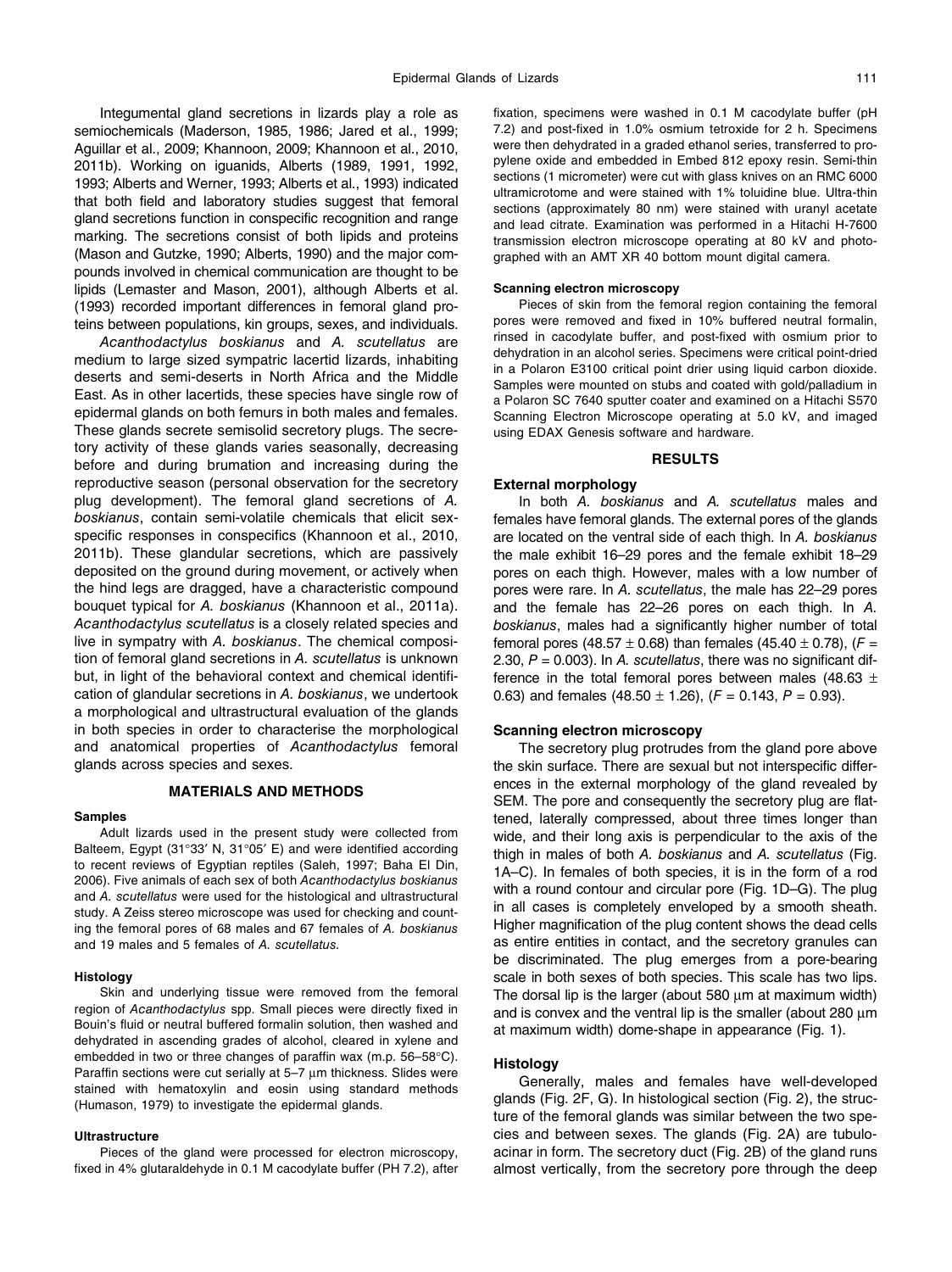

Fig. 1. Scanning electron micrographs: (A) Successive femoral pores of male *A. boskianus*. **(B)** One pore with flattened opening and exhibiting a flattened plug (Pl). **(C)** The plug in male *A. scutellatus* enveloped by a smooth sheath (Sh). **(D)** Successive rounded femoral pores of female *A. boskianus*. **(E)** The pore-bearing scale of female *A. boskianus*, note the two lips; convex dorsal (\*\*) and dome-shape ventral lips (\*). **(F)** and, **(G)** Secretory plug of female *A. scutellatus* showing the smooth sheath covering the plug and the desquamated cell entities (arrows) in the plug. **(H)** Magnified plug showing the sheath and the secretory granules (arrows) in the plug.

dermal tissues of the skin, and then runs anteriorly beneath the deep dermal layer. The secretory duct is lined by thick stratified squamous epithelium, 3–7 cell layers thick, the germinative layer of which is continuous with stratum germinativum of the skin (Fig. 2C). The proximal third consists of closely-juxtaposed interwoven acini separated by connective tissue septa, while in the middle third the acini join to form a longitudinally oriented duct. The distal third is represented by a single ovoid secretory duct leading to the secretory pore. The acini (Fig. 2D) consist of germinal cells and secretory cells. The non-differentiated peripheral germinal cells have basophilic cytoplasm. These are flattened or cuboidal cells with ovoid nuclei. The central secretory cells of the acini are larger and represent most of the acinar volume. These are more eosinophilic than germinal cells with rounded or ovoid nuclei. Using haematoxylin and eosin staining, only three secretory cell stages were observed.



**2.** Light micrographs showing the histology of femoral glands of *Acanthodactylus* lizards, stained with hematoxylin and eosin. **(A)** and **(B)** Histological sections through the whole gland of both male and female *A. boskianus* respectively, showing that the glands are well developed in both sexes. **(C)** Section through the gland of male *A. boskianus* showing the acini (Ac) separated by connective tissue (Ct), Magnification: 400×. **(D)** Secretory pore of female *A. boskianus* showing the extension of epidemis into the duct of the gland; plug (Pl), secretory matter (sm), secretory pore (Spo), 100×. **(E)** Duct wall of the gland showing stratified squamous epithelium (sse), keratin layer (Kl), epidermis (Ep), stratum germinativum (Sg), 800×. **(F)** Different stages of secretory cells magnified from (C); germinative cells (Gc), secretory cells (Sec), First stage (St1), second stage (St2), 1000×. **(G)** Third stage (St3) of secretory cells forming the secretory plug; connective tissue (Ct), pycnotic nuclei (small arrows), direction of the secretions movement towards the pore (large arrow).1000×.

Cells in the first stage appear with central nuclei and eosinophilic cytoplasm (Fig. 2D). Second stage cells have granular cytoplasm due to the presence of secretory material. At the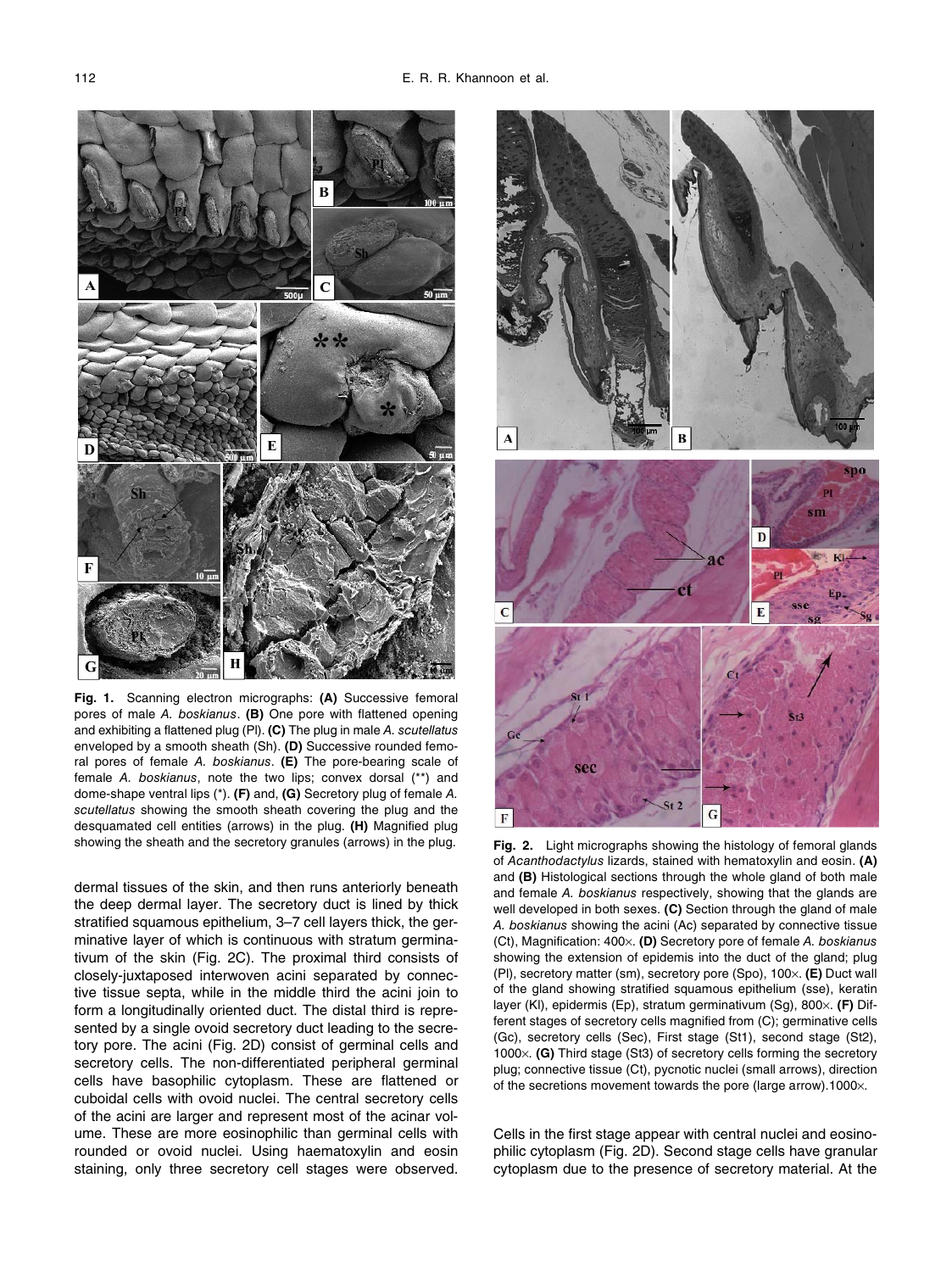

Fig. 3. Transmission electron micrographs of the duct wall and germinal cells of the femoral glands: **(A)** The gland duct wall (Dw) around the secretory plug (Pl), the duct wall consists of epithelial cells covered by keratin layers (Kl). **(B)** Epithelial cells of the duct wall with ovoid nuclei (N) and prominent nucleolus (Nu). Many desmosomes (arrowheads) are found linking these cells. **(C)** Germinal cells (Gc) at the periphery of the acini with ovoid or flattened nucleus, numerous organells like mitochondria (arrowhead) are observed. Interdigitations (arrows) between the germinal cells and secretory cells, the latter having secretory granules (Sg), are obvious. **(D)** Desmosomes (arrowheads) link the germinal cells with the neighbouring secretory cells.



Fig. 4. Transmission electron micrographs showing structures and organelles from secretory cells ofstage 1: **(A)** Collagen fibers surrounding the gland. **(B)** Bundles of tonofilaments (arrows) are common features of these cells. **(C)** Desmosomes are magnified to exhibit basic structure.

distal end of the gland (Fig. 2E), the cells of the third stage, which are filled with secretory granules, are located close to the pore, the nuclei appear pycnotic and nuclear fragmentation increases and, finally these form the secretory plug. The secretory plug, which protrudes externally through the pore of the gland stains a very light pink with eosin and fragmented during sectioning.

### **Ultrastructure**

Similar structure was observed in both sexes. At the periphery of the acini, the germinative cells are small and polygonal or spindle-shaped (Fig. 3C). The nuclei, which occupy the majority of the cell volume, are likewise spindleshape or polygonal, and are sometimes lobed. Loose chromatin and nucleoli are a common feature of these cells. Numerous organelles could be seen; smooth and rough endoplasmic reticulum, mitochondria, and Golgi apparatus.



Fig. 5. Transmission electron micrographs showing secretory cells at stages 1 and 2: **(A)** and **(B)** Stage 1, cells with voluminous nuclei and obvious nucleolus, interdigitations, tonofilaments (double arrowheads) and desmosomes (arrowheads) as well as organelles like mitochondria (arrows) are observed. **(C–F)** Stage 2, with variable numbers of secretory granules (arrowheads). **(D)** Interdigitations (arrows) are common. **(E)** Lipid droplets (arrows) are observed among secretory granules, and rough endoplasmic reticula (RER) are frequently observed. **(F)** Desmosomes (arrowheads) and interdigitations (between the two arrowheads) are common characters, tonofilaments (double arrowheads) and organelles, such as mitochondria (arrows), are common.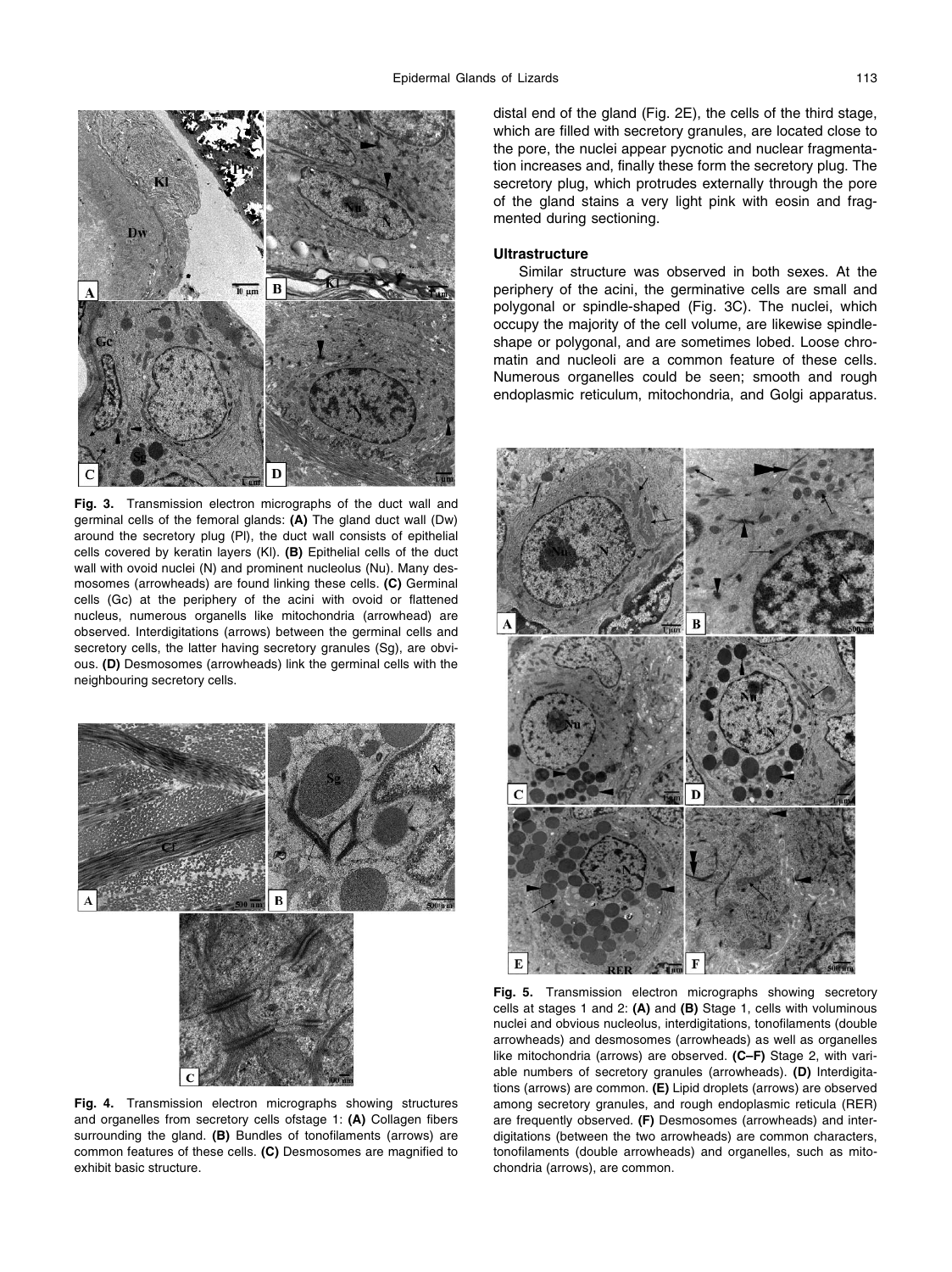These cells are characterized by many desmosomes, and tonofilaments can be seen linked to desmosomes or inside the cells (Fig. 3D, Fig. 4A, B). Collagen fibers surround the gland acini (Fig. 4C).

The secretory cells are characterized by the presence of secretory granules, the density of these granules depends on the cell stage. Although there is a continuum of variation across the secretory cells, TEM enabled us to observe more stages other than those appeared using light microscopy. Four stages of secretory cells have been recorded to simplify their description. In the first stage (Fig. 5A, B), the secretory cells are approximately spherical or ovoid with spherical nuclei, and are larger than the germinative cells. Mitochondria and granular endoplasmic reticulum are more frequently observed than in other stages. No secretory granules are present at this stage. Desmosomes and interdigitations are numerous. In the second stage (Fig. 5C–F), secretory granules are present. Ovoid or circular nuclei are clearly



visible. Granular endoplasmic reticulum is evident.

At stage three (Fig. 6A–D), the secretory granules increase and push the nucleus, which becomes more electron dense, and lobed or irregular in shape, towards the cell periphery. The nuclei are less regular in shape and at late stage three they can show invaginations due to the pressure of the secretory granules. Nearly all the secretory granules are homogenous, but differ in electron density. Lipid droplets, scattered in the cytoplasm, are clearly visible at this stage. At late stage three, the secretory cells become almost fully occupied by secretory granules. Unknown dense polygonal or spindle-shape bodies, resembling secretory material, were recorded between cells (Fig. 6E). Granular endoplasmic reticulum could be seen at the periphery of the cells.

In the fourth stage (Fig. 7), the cells are elongated or spindle-shaped, and are arranged perpendicular to the longitudinal axis of the glandular duct. The secretory granules fully occupy the cytoplasm and no organelles can be seen. Nuclei, if present, are pycnotic at the cell periphery. These dead cells are compressed towards the glandular duct forming a secretory plug.

The layers of the duct of the gland, which are continuous with the skin epidermal layers show the characters of epithelial tissue (Fig. 3A). These cells are flattened or polygonal and lie above the stratum germinativum (Fig. 3B). The latter is represented by cuboidal cells with voluminous rounded nuclei. The epithelial cells have ovoid or flattened nuclei, and frequent organelles, like mitochondria, are observed. Extensive interdigitations and a high number of desmosomes are seen between these cells.



Fig. 6. Transmission electron micrographs showing secretory cells at Stage 3: **(A)** Secretory cell are filled with secretory granules. **(B)** Viable organelles such as RER are still observed, lipid droplets (arrowhead) and secretory granules (Sg) occupy the majority of the cell; desmosomes (arrows) are still observed. **(C)** Desmosomes (arrows) and tonofilaments (arrowheads) and some organelles are characteristic of these cells. **(D)** More lipids droplets (arrowheads) are common. **(E)** Unknown secretory-like large body (arrow) is observed between cells.

Fig. 7. Transmission electron micrographs showing secretory cells at Stage 4: **(A)** and **(B)** The cells are filled with secretory granules and no viable organelles can be observed; pycnotic nuclei (arrows) are frequent, these cells constitute the secretory plug (Pl) enveloped by the epidermis (Ep) of the gland duct. **(C)** Secretory plug consists of desquamating secretory cells, the plug is artificially fractured.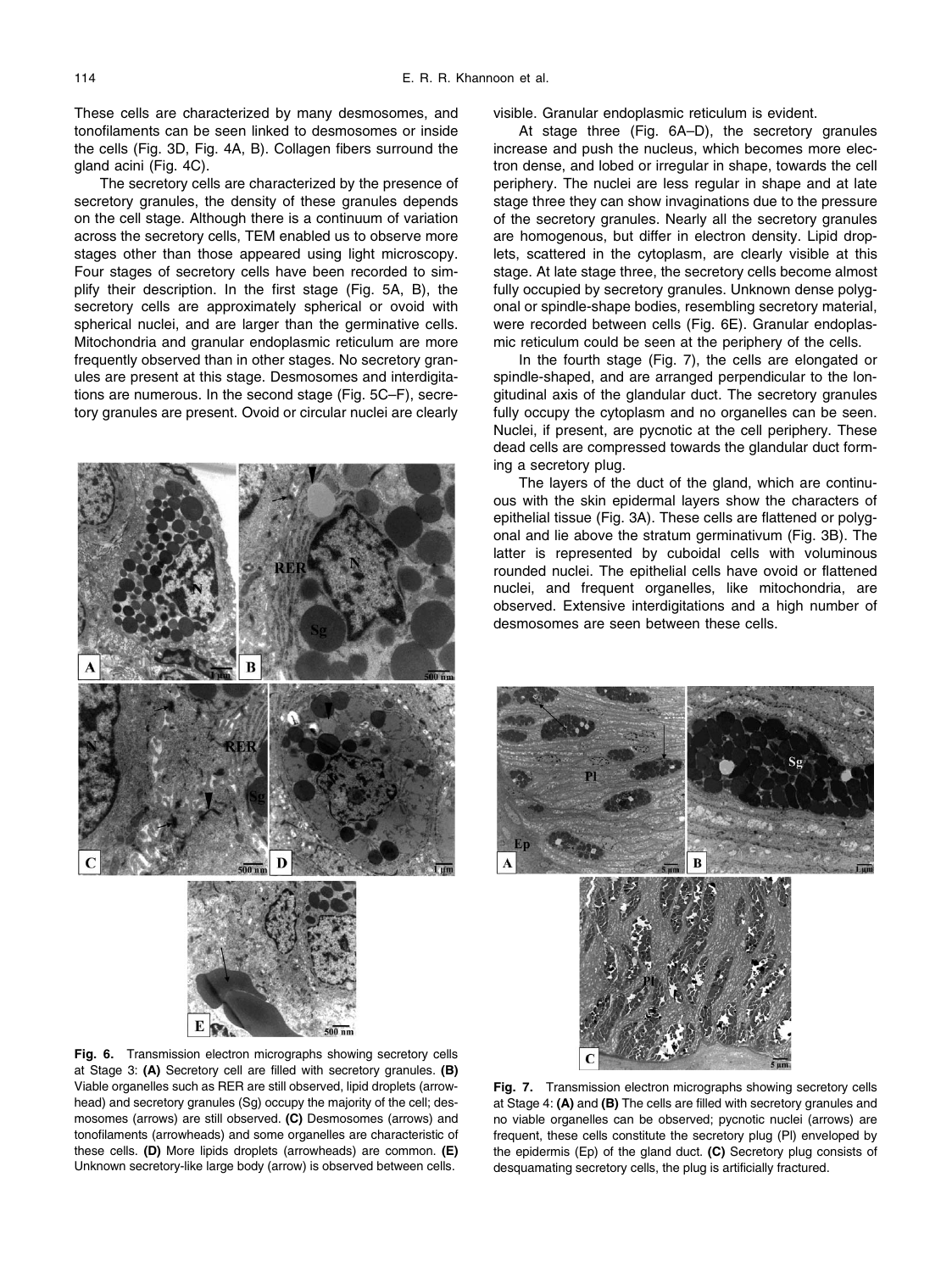## **DISCUSSION**

Our histology and ultrastructure results showed no interspecific or intersexual differences in femoral secretory glands in these species. On the other hand, external morphology showed sexual dimorphism. The glands in both *Acanthodactylus boskianus* and *A. scutellatus* open through femoral pores that lie in a linear series on the ventral aspect of each thigh, similar to other lizards (Cole, 1966b; Menchel and Maderson, 1975; Chauhan, 1986; Imparato et al., 2007). On the other hand, some geckos (Chauhan, 1986; Chiu and Maderson, 1975; Khannoon, 2004) and amphisbaenians (Jared et al., 1999) have these glands restricted to the area immediately anterior to the cloaca.

In most lizard families these pores are well developed in males, but less pronounced or absent in females. The welldeveloped pore and subsequently well-developed gland play a role in territorial marking, an activity that, in most lizards, is usually restricted to males (Alberts, 1991; Alberts et al., 1993; Martin and Lopez, 2007; Khannoon, 2009; Khannoon et al., 2011b). In our study, the pores are well developed in females. The role of female glandular secretions remains poorly understood, but the presence of femoral glands and pores in males of some non-territorial lizards, such as teiids and gymnophthalmids, suggests that pore presence need not imply territoriality. Also, symmetry in the number of femoral pores is an important criterion in the male dominance in lacertid lizards (Martin and Lopez, 2007). They have shown that dominant males tend to have greater symmetry.

The pore-bearing scale is divided into two pieces; a large convex piece and a small dome-shaped piece. This is different from the situation in other lizards studied. The teiid lizard *Ameiva ameiva* has rosette-like pore-bearing scales (Imparato et al., 2007), and a similar morphology occurs in other lizards, including iguanids and even in some lacertids (Cole, 1966a; Blasco, 1975). We suggest that the convex part of the pore-bearing scale may be useful in "cutting" the secretory plug, particularly if this happens actively during dragging of the hind limb. In addition, we agree with Imparato et al. (2007) that the pore-carrier differentiated scales derive from the fragmentation of a single scale.

The femoral glands of both *Acanthodactylus* species examined in this study are tubulo-acinar structures. Similar gland construction has been recorded in the geckos *Gekko gecko* (Chiu and Maderson, 1975), and *Hemidactylus falviviridis* (Chauhan, 1986). The femoral glands of *Crotaphytus collaris* (Cole, 1966b) and *Amphisbaenia alba* (Antoniazzi et al., 1994; Jared et al., 1999) have a branched tubular structure. On the other hand, femoral glands in the gecko *Hemidactylus bowringii* (Chiu and Maderson, 1975) and in the agamid *Uromastyx hardwickii* (Athavale et al., 1977) have tubular glands. The epidermal glands are embedded in the dermis of the scales anterior to their pores and are connected to them by elongated ducts. This position is similar to that of previously studied teiids, agamids, gekkonids, cordylids, and lacertids (Blasco, 1975; Chiu and Maderson, 1975; Chauhan, 1986; Imparato et al., 2007), but differs from that in the crotaphytid iguanian *Crotaphytus collaris* (Cole, 1966b) in which the glands are situated immediately deep to the pores.

Germinal cells, compared to secretory cells, have the same epidermal characters with voluminous nuclei, many desmosomes, interdigitations, and tonofilaments. Under transmission electron microscopy, it was possible to distinguish four stages of secretory cell differentiation. These stages of cell differentiation resemble what has been observed in the epidermal glands of amphisbaenians (Antoniazzi et al., 1993, 1994; Jared et al., 1999) and in other lizards (Cole, 1966b; Maderson, 1972; Imparato et al., 2007), although the number of secretory cell stages is somewhat arbitrary, and different authors have subdivided the process into a variable number of stages. In the present study, the secretory cells, particularly in late stages, show lipids vesicles which constitute the main part of the secretory matter structure characteristic of this species (Khannoon et al., 2011a).

Scanning electron microscopy identified sexual variation. Males of both species studied have similar flattened secretory plugs and pores, while females showed a rodshape plug and circular pore. However, in both species, the plug is enveloped by a sheath similar to that described by Cole (1966b) as a keratin layer-covered surface of the female gland. This sheath, in addition to maintaining the cohesion of the secretions in the form of in-contact pieces, ensures that the plug erodes in relatively large pieces, rather than one or a few cells at a time. The plug continues to protrude over the skin surface and then separates into pieces passively or actively by dragging the hind legs (personal observation), particularly in males. The position of such ventral pores facilitates passive secretion deposition in the territory. However, adult male *A. boskianus* have been observed to actively drag their legs over rocks to ensure secretory deposition (Khannoon et al., 2010, 2011b).

According to Alberts (1993), the distal portions of lizard femoral gland secretion plugs are fractured and deposited on the substrate, where they remain in the form of secretion blocks. This is the same situation described for the teiid lizard *Ameiva ameiva* (Imparato et al., 2007) and proposed for *Acanthodactylus* in this study. Passively or actively, the lizards leave traces of these secretions in the environment and we assume this is facilitated by the described position of the pores and secretion plugs. The secretions, which are semivolatile chemicals (Khannoon et al., 2011a) deposited in a desert environment, must remain on the substrate for enough time to convey their chemical message in the territory (Khannoon et al., 2010, 2011b). Such pieces have a relatively small surface area to volume ratio and thus low molecular weight compounds will be released slowly from the plug pieces as they degrade, rather than rapidly evaporating as would occur if the secretions were abraded.

A different mechanism of deposition in amphisbaenians was demonstrated experimentally by Jared et al. (1999) using SEM and secretion trailing. As a result of the position of these glands, the secretion plugs, perpendicular to the body, make direct contact with the tunnel walls where these reptiles live (Antoniazzi et al., 1993, 1994).

Desmosomes are adhesion sites that are associated with the cytoplasmic intermediate filament cytoskeleton providing mechanical stability in epithelial cells, thus connecting adjacent cells and forming mechanical support of the tissue. Despite being in different secretory stages, the secretory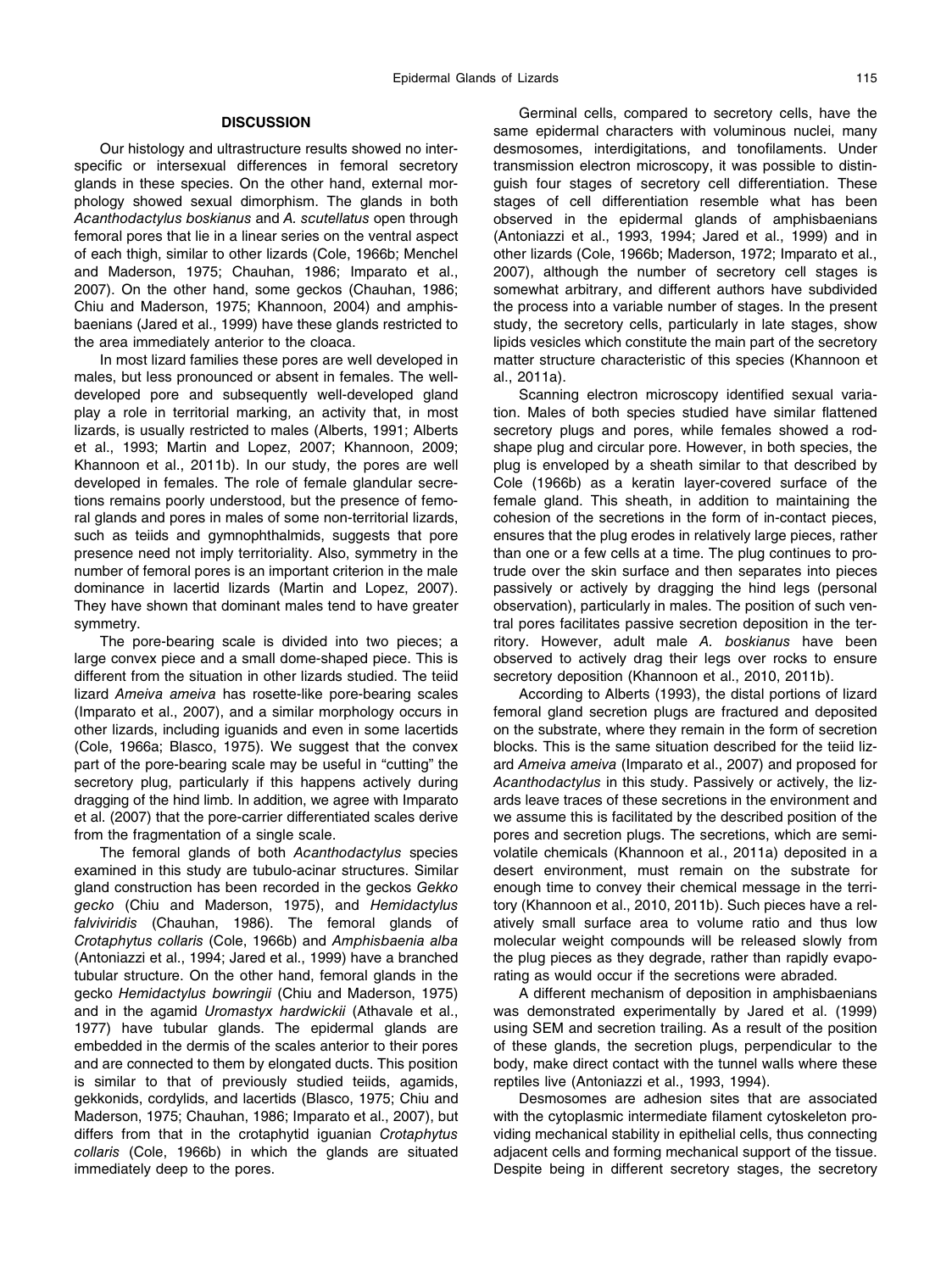cells still have desmosomes and interdigitations. We think that one of the reasons why the plug is produced as one piece and the secretory material is adhesive is the presence of such desmosomes. This is an important factor in keeping the secretory material in contact to promote the persistence of the secretion odor through the deposition of relatively bigger pieces of the secretory plug. In *Amphisbaena alba* (Amphisbaenidae) (Jared et al., 1999), the dead polyhedral cells composing the plug, in contrast, present a discontinuous composition, each cell being broken into small fragments. In this amphisbaenian, the secretion granules do not completely coalesce and individually constitute the small fragments of the plug, finally constituting what is called pheromones-sachets proposed by (Antoniazzi et al., 1993). This is functionally significant in *Amphisbaena alba*, which makes direct contact with the tunnel walls in which it burrows (Antoniazzi et al., 1993, 1994), in contrast to the xericadapted lacertids studied here.

Jared et al. (1999) described a different type of cell within the amphisbaenid gland, so called "embracer cells" which are typical elongated and flattened keratinocytes, involving each one of the polyhedral cells. They suggested that these embracer cells may play a role in supporting the polyhedral secretory cells in the gland. The polyhedral cells and embracer cells were forming a functional unit constituting the trail on the ground. This type of cell might be unique to amphisbaenians; it was not detected in *Acanthodactylus* spp., nor has it been reported in other lizards.

We can summarize the role of these glands by the mechanism of secretion. The germinal cells produce secretory cells that sequentially fill with secretions, gradually increase in number and size of secretory granules, and eventually die. These dead cells (containing concentrated secretions) are pushed out through the main gland duct at the distal end of the gland, while more secretory cells are added at the proximal part of the gland. In this regard femoral pores function much like the sebaceous glands of mammals (Bell, 1974; Jenkinson et al., 1985). The secretions are represented by a secretory plug that exudes through a secretory pore. Accumulation of secretions pushes the plug above the skin surface of the ventral surface of the thigh. During movement of the lizard, the secretions will be separated, particularly if the plug is sufficiently extruded from the pore, and this may be assisted by the morphology of the pore-bearing scale, as discussed above. Otherwise, the lizard may actively touch or drag the hind limb over the ground or specific rocks leaving the secretion trails. The secretion trails will be assessed by conspecifics by tongue flicking (Khannoon et al., 2010, 2011b), at least for the lipid fraction of the secretions. The biological role of the apparently similar secretions of *Acanthodactylus scutellatus* has not been studied, but is presumably similar. It is shown from the present study that the femoral glands show sexual variability in external morphology in addition to the chemical differences recorded previously.

## **ACKNOWLEDGMENTS**

We thank Sally Schrom for her invaluable assistance with the electron microscopy. AMB was supported by grant DEB 1019443 from the National Science Foundation and by the Gerald M. Lemole, M. D. Endowment. EK was supported by Fayoum University.

## **REFERENCES**

- Abraham A (1930) Über die Schenkeldrüsen der archaeo und neolacerten. Stud Zool Budapest 1: 226–252
- Aguilar M, Labra A, Niemeyer M (2009) Chemical self-recognition in the lizard *Liolaemus fitzgeraldi*. J Ethol 27: 181–184
- Alberts AC (1989) The Evolution of Chemical Signaling in the Desert Iguana, *Dipsoaurus dorsalis*. PhD dissertation, University of California, San Diego
- Alberts AC (1990) Chemical properties of femoral gland secretions in the desert iguana *Dipsosaurus dorsalis*. J Chem Ecol 16: 13– 25
- Alberts AC (1991) Phylogenetic and adaptive variation in lizard femoral gland secretions. Copeia 1991: 69–79
- Alberts AC (1992) Pheromonal self-recognition in desert iguanas. Copeia 1992: 229–232
- Alberts AC (1993) Chemical and behavioral studies of femoral gland secretions in iguanid lizards. Brain Behav Evol 41: 255–260
- Alberts AC, Werner DI (1993) Chemical recognition of unfamiliar conspecifics by green iguanas: functional significance of different signal components. Anim Behav 46: 197–199
- Alberts AC, Phillips JA, Werner DI (1993) Sources of intraspecific variability in the protein composition of lizard femoral gland secretions. Copeia 1993: 775–781
- Antoniazzi MM, Jared C, Pellegrini CMR, Macha N (1993) Epidermal glands in Squamata—morphology and histochemistry of the pre-cloacal glands in *Amphisbaena alba* (Amphisbaenia). Zoomorphol 113: 199–203
- Antoniazzi MM, Jared C, Junqueira LCU (1994) Epidermal glands in Squamata—fine-structure of pre-cloacal glands in *Amphisbaena alba* (Amphisbaenia, Amphisbaenidae). J Morphol 221: 101– 109
- Athavale HV, Asmani MV, Pilo B, Shah RV (1977) Histomorphology of epidermal glands of an agamid lizard, *Uromastix hardwickii*. J Anim Morphol Physiol 25: 51–55
- Baha El Din S (2006) A guide to the reptiles and amphibians of Egypt. The American University in Cairo Press, Cairo
- Bell M (1974) A comparative study of the ultrastructure of the sebaceous glands of man and other primates. J Integr Derm 62: 132–143
- Blasco M (1975) El dimorfismo sexual en cinco especies de la familia Lacertidae (Reptilia). Bol R Soc Esp Hist Nat, secc Biol 73: 237–242
- Chamut S, Valdez VG, Manes ME (2009) Functional morphology of femoral glands in the tegu lizard, *Tupinambis merianae*. Zool Sci 26: 289–293
- Chauhan NB (1986) Histological and structural observations on preanal glands of the gekkonid lizard *Hemidactylus flaviridis*. J Anat 144: 93–98
- Chiu KW, Maderson PFA (1975) The microscopic anatomy of epidermal glands in two species of gekkonine lizards, with some observations on testicular activity. J Morphol 147: 23–40
- Cole CJ (1966a) Femoral glands in lizards: A review. Herpetologica 22: 199–206
- Cole CJ (1966b) Femoral glands of the lizard *Crotaphytus collaris*. J Morphol 118: 119–136
- Cooper WE, Van Wyk JH, Mouton PLN (1999) Discrimination between self-produced pheromones and those produced by individuals of the same sex in the lizard *Cordylus cordylus*. J Chem Ecol 25: 197–208
- Humason GL (1979) Animal Tissue Techniques. 4th ed, W. H. Freeman & Co, San Francisco
- Imparato BA, Antoniazzi MM, Rodrigues MT, Jared C (2007) Morphology of the femoral glands in the lizard *Ameiva ameiva* (Teiidae) and their possible role in semiochernical dispersion. J Morphol 268: 636–648
- Jared C, Antoniazzi MM, Silva J, Freymuller E (1999) Epidermal